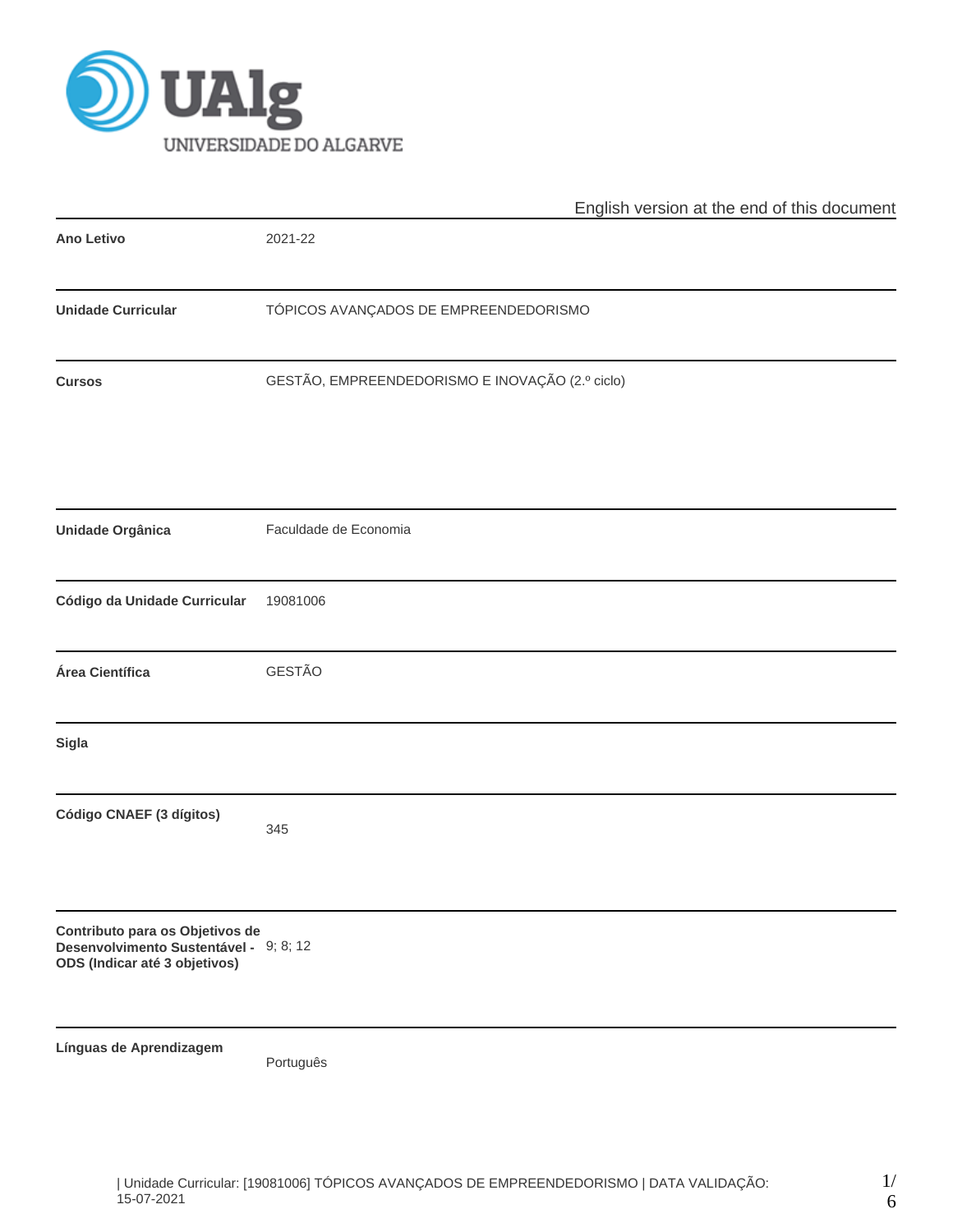

**Modalidade de ensino**

Presencial e/ou à distância

**Docente Responsável Dinis Manuel Correia Caetano** 

| <b>DOCENTE</b>                       | <b>TIPO DE AULA</b> | <b>TURMAS</b>   | TOTAL HORAS DE CONTACTO (*) |
|--------------------------------------|---------------------|-----------------|-----------------------------|
| Dinis Manuel Correia Caetano         | חד ּ⊤ר              | <b>TP1: OT1</b> | 12TP: 6OT                   |
| Francisco Manuel Espingardeiro Banha | ᅚᄆ                  | TP1             | 6TP                         |

\* Para turmas lecionadas conjuntamente, apenas é contabilizada a carga horária de uma delas.

| <b>ANO</b> | <b>PERIODO DE FUNCIONAMENTO*</b> | <b>HORAS DE CONTACTO</b> | <b>HORAS TOTAIS DE TRABALHO</b> | <b>ECTS</b> |
|------------|----------------------------------|--------------------------|---------------------------------|-------------|
|            | ົ<br>ےت                          | 18TP; 9OT; 3O            | 168                             |             |

\* A-Anual;S-Semestral;Q-Quadrimestral;T-Trimestral

## **Precedências**

Sem precedências

#### **Conhecimentos Prévios recomendados**

Nao se aplica

# **Objetivos de aprendizagem (conhecimentos, aptidões e competências)**

1) Conhecer a complexidade do mundo em que vivemos e o papel que o empreendedor pode desempenhar

2) Compreender o ciclo de desenvolvimento dos novos negócios

3) Familiarizar-se com as novas tendências da era digital e as suas implicações no empreendedorismo

4) Compreender as oportunidades geradas pela diversidade das fontes de financiamento existentes

5) Avaliar as possibilidades de internacionalização dos novos negócios

6) Ser capaz de apresentar fundamentadamente um pitch de ideia/plano de negócio

7) Desenvolver as competências de trabalho em equipa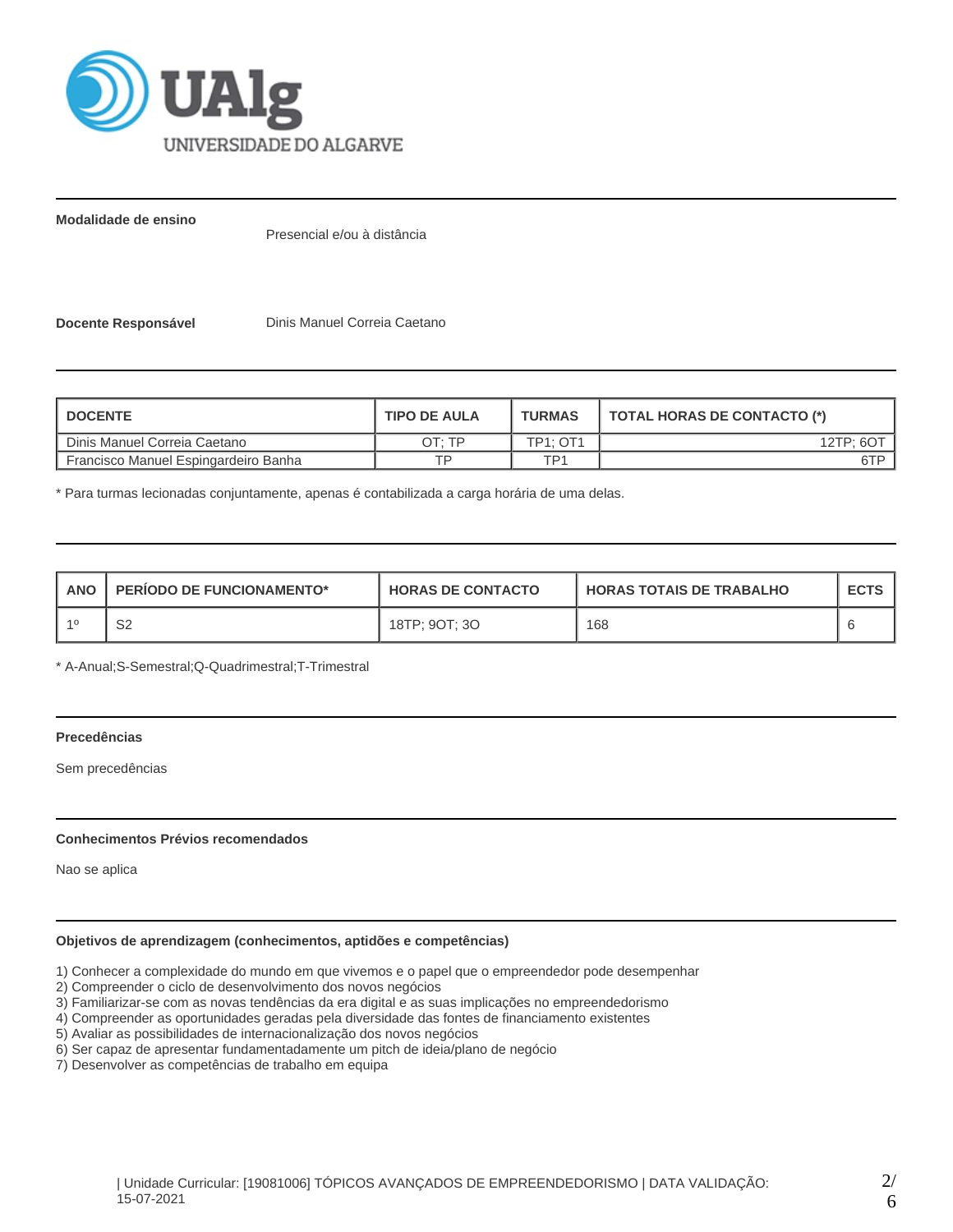

### **Conteúdos programáticos**

- 1) O desenvolvimento dos novos negócios: spin-offs, modelos de aceleração; incubação e parques tecnológicos
- 2) Empreendedorismo de base tecnológica e novos modelos de empreendedorismo na era digital: as plataformas digitais e a importância do networking

3) O financiamento de negócios start-up: os elos da cadeia de financiamento; SCR, Corporate Venture, Business Angels, Crowdfunding; Venture catalysts

- 4) Exequibilidade vs. Mitigação
- 5) Relacionamento entre um Empreendedor e um Investidor
- 6) A internacionalização dos novos negócios
- 7) Apresentação de uma ideia/plano de negócio: o elevator pitch

#### **Metodologias de ensino (avaliação incluída)**

A componente letiva possui a seguinte estrutura: teóricas-práticas (18h) e orientação tutorial (9h). Os alunos possuem à disposição um centro de recursos digital constituido com os seguintes conteúdos: slides apresentados nas aulas, papers e casos de estudo de startups nacionais e internacionais. A metodologia adotada assenta em: aulas teóricas e práticas de exposição de matérias; trabalhos em grupos suportados em casos de estudo; dinâmicas de grupo e discussão dos resultados na sala de aula. A avaliação contínua assenta na seguintes componentes: teste individual que abrange toda a matéria lecionada (60%) e trabalho de grupo com entrega de documento escrito em prazo a fixar no início da lecionação da unidade curricular e apresentação do pitch (40%).Caso o aluno não obtenha aprovação ou opte por fazer melhoria de nota, as notas do trabalho não serão ponderadas com a nota do exame de recurso nem de melhoria, tendo este exame a ponderação de 100%. Todos os testes/exames serão sem consulta.

#### **Bibliografia principal**

Caetano, D. (2012). Empreendedorismo e Incubação de Empresas, Lisboa, Bnomics. OECD (2015). New approaches to SME and Entrpreneurship Financing, Paris, OECD Press. Spinelli, S. (2016). New Venture Criation, Entrepreneurship for the 21st Century, New York, McGraw-Hill Whittington, D. (2018). Digital Innovation and Entrepreneurship, Cambridge, Cambridge University Press

Sarkar, S. (2018) Entresutra: On the Shoulders of Foxes: A Hedgehog on Entrepreneurship and Innovation, Bloomsbury India

Endeavor, I. (2014). How did Silicon Valley become Silicon Valley? Three Surprising Lessons for Other Cities and Regions, Omidyar Network. (Disponível em http://issuu.com/endeavorglobal1/docs/hdsvbsv\_final\_)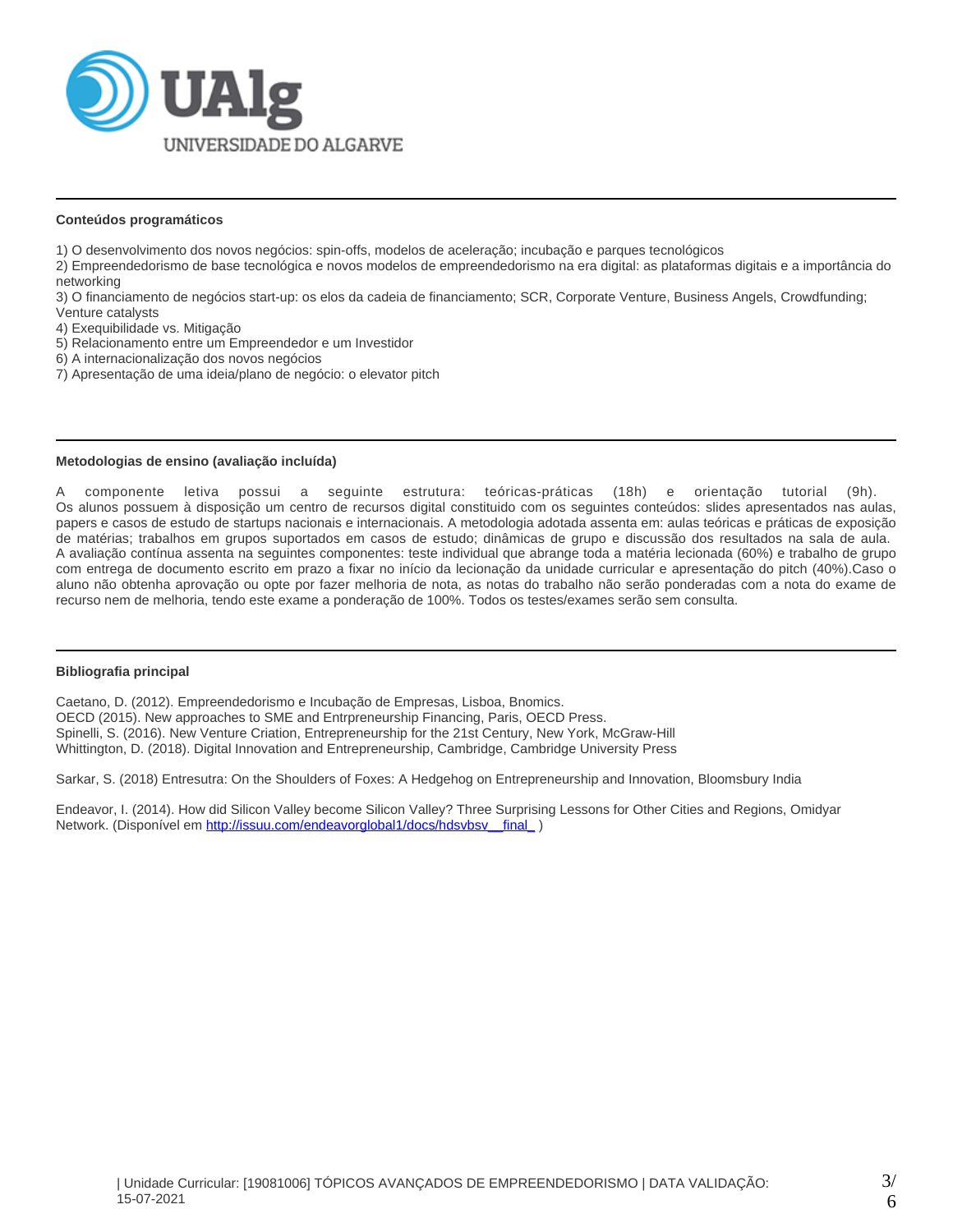

| <b>Academic Year</b>                                                                                   | 2021-22                             |
|--------------------------------------------------------------------------------------------------------|-------------------------------------|
| <b>Course unit</b>                                                                                     | ADVANCED TOPICS IN ENTREPRENEURSHIP |
| <b>Courses</b>                                                                                         | Common Branch                       |
| <b>Faculty / School</b>                                                                                | THE FACULTY OF ECONOMICS            |
| <b>Main Scientific Area</b>                                                                            |                                     |
| Acronym                                                                                                |                                     |
| <b>CNAEF</b> code (3 digits)                                                                           | 345                                 |
| <b>Contribution to Sustainable</b><br><b>Development Goals - SGD</b><br>(Designate up to 3 objectives) | 9; 8; 12                            |
| Language of instruction                                                                                | Portuguese                          |
| <b>Teaching/Learning modality</b>                                                                      |                                     |

Face-to-face teaching (distance learning)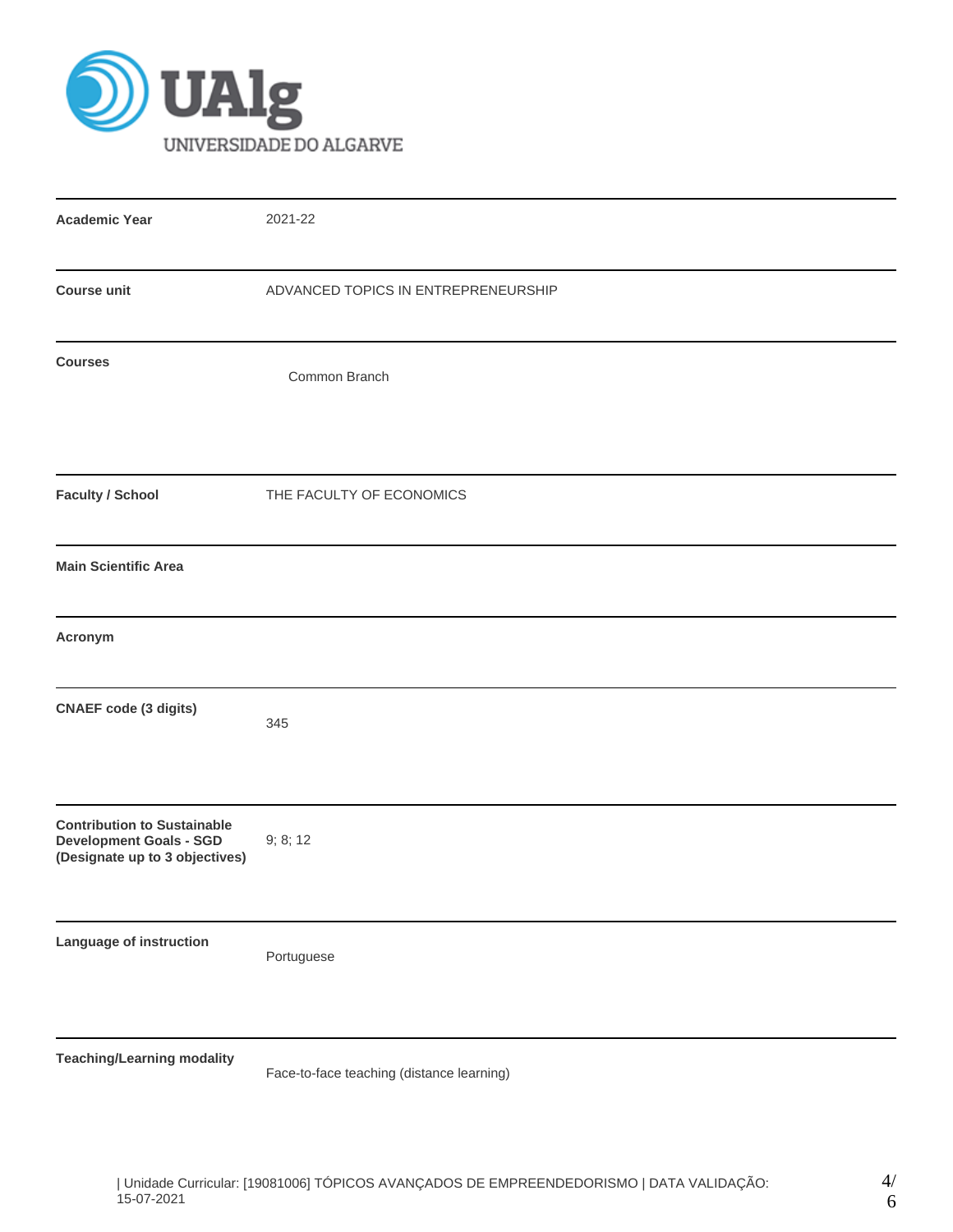

**Coordinating teacher** Dinis Manuel Correia Caetano

| Teaching staff                       | <b>Type</b> | <b>Classes</b>  | Hours (*) |
|--------------------------------------|-------------|-----------------|-----------|
| Dinis Manuel Correia Caetano         | OT: TP      | <b>TP1: OT1</b> | 12TP: 6OT |
| Francisco Manuel Espingardeiro Banha | TD          | TP <sub>1</sub> | 6TP       |

\* For classes taught jointly, it is only accounted the workload of one.

| $C_{\rm BH}$ |     | D)            |         |    |                          |    |          | Total        |
|--------------|-----|---------------|---------|----|--------------------------|----|----------|--------------|
|              | ۰۱۰ | $\mathsf{II}$ | ш<br>н. | ΙЮ | $\overline{\phantom{a}}$ | ШS | ╹╹<br>∣⊾ | $\sim$<br>юō |

T - Theoretical; TP - Theoretical and practical ; PL - Practical and laboratorial; TC - Field Work; S - Seminar; E - Training; OT - Tutorial; O - Other

### **Pre-requisites**

no pre-requisites

# **Prior knowledge and skills**

No previous knowledge

#### **The students intended learning outcomes (knowledge, skills and competences)**

1) Knowing the complexity of the world we live in and the role the entrepreneur can play

- 2) Understanding the development cycle of new businesses
- 3) Learning the new tendencies of the digital era and its implications on entrepreneurship
- 4) Understanding the opportunities generated by the diversity of the existing financing sources
- 5) Assess the possibilities for the internationalization of business
- 6) Being able to present a business pitch

7) Fostering teamwork

### **Syllabus**

- 1) Development of new businesses: spin-offs, acceleration models, incubation and technological hubs
- 2) Tech Entrepreneurship and new entrepreneurship models in the digital age: the digital platforms and the importance of networking

3) The funding of start-ups: the links of the financing chain, SCR, Corporate Venture, Business Angels, Crowdfunding; Venture catalysts

4) Viability vs. risk mitigation

- 5) Relationship between the entrepreneur and the investor
- 6) The internationalization of new businesses
- 7) Apresentation of a new business idea or business plan the elevator pitch